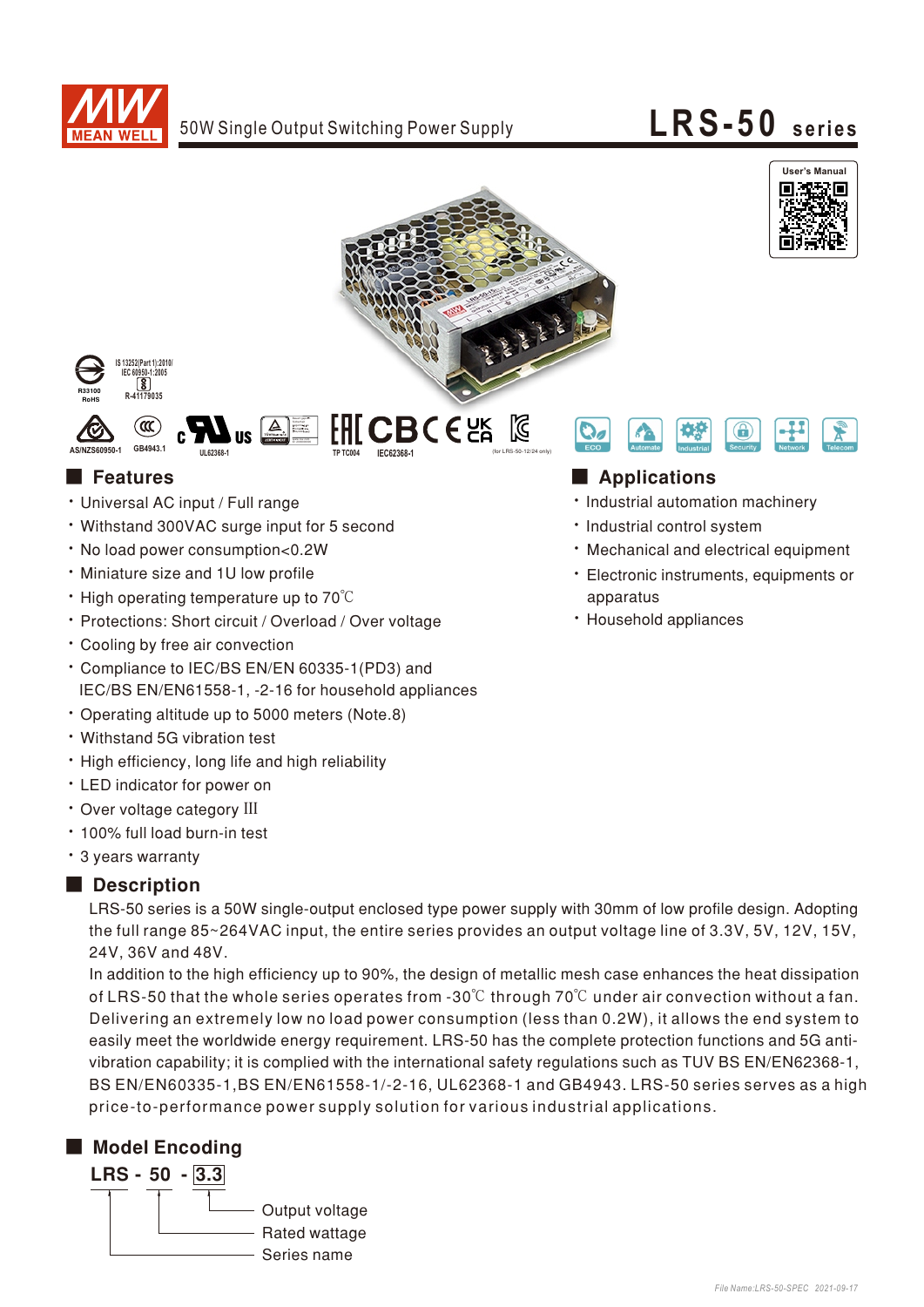

### **SPECIFICATION**

| <b>JELUIFIUAI IUN</b><br><b>MODEL</b> |                                                                                                                                                                                                                                                                                                                                                                                                                                                                                                                                                                                                                                                                                                                                                                                                                                                                                                                                                                                                                                                                                                                                                                                                                                                                                                                                                                                                                                                                                                                                                               | LRS-50-3.3                                                                                                                                                                                                                                 | <b>LRS-50-5</b> | <b>LRS-50-12</b>  | <b>LRS-50-15</b>                            | <b>LRS-50-24</b> | <b>LRS-50-36</b> | <b>LRS-50-48</b> |  |
|---------------------------------------|---------------------------------------------------------------------------------------------------------------------------------------------------------------------------------------------------------------------------------------------------------------------------------------------------------------------------------------------------------------------------------------------------------------------------------------------------------------------------------------------------------------------------------------------------------------------------------------------------------------------------------------------------------------------------------------------------------------------------------------------------------------------------------------------------------------------------------------------------------------------------------------------------------------------------------------------------------------------------------------------------------------------------------------------------------------------------------------------------------------------------------------------------------------------------------------------------------------------------------------------------------------------------------------------------------------------------------------------------------------------------------------------------------------------------------------------------------------------------------------------------------------------------------------------------------------|--------------------------------------------------------------------------------------------------------------------------------------------------------------------------------------------------------------------------------------------|-----------------|-------------------|---------------------------------------------|------------------|------------------|------------------|--|
|                                       | <b>DC VOLTAGE</b>                                                                                                                                                                                                                                                                                                                                                                                                                                                                                                                                                                                                                                                                                                                                                                                                                                                                                                                                                                                                                                                                                                                                                                                                                                                                                                                                                                                                                                                                                                                                             | 3.3V                                                                                                                                                                                                                                       | 5V              | 12V               | 15V                                         | <b>24V</b>       | 36 <sub>V</sub>  | 48V              |  |
| <b>OUTPUT</b>                         | <b>RATED CURRENT</b>                                                                                                                                                                                                                                                                                                                                                                                                                                                                                                                                                                                                                                                                                                                                                                                                                                                                                                                                                                                                                                                                                                                                                                                                                                                                                                                                                                                                                                                                                                                                          | 10A                                                                                                                                                                                                                                        | 10A             | 4.2A              | 3.4A                                        | 2.2A             | 1.45A            | 1.1A             |  |
|                                       | <b>CURRENT RANGE</b>                                                                                                                                                                                                                                                                                                                                                                                                                                                                                                                                                                                                                                                                                                                                                                                                                                                                                                                                                                                                                                                                                                                                                                                                                                                                                                                                                                                                                                                                                                                                          | $0 - 10A$                                                                                                                                                                                                                                  | $0 - 10A$       | $0 - 4.2A$        | $0 - 3.4A$                                  | $0 - 2.2A$       | $0 - 1.45A$      | $0 - 1.1A$       |  |
|                                       | <b>RATED POWER</b>                                                                                                                                                                                                                                                                                                                                                                                                                                                                                                                                                                                                                                                                                                                                                                                                                                                                                                                                                                                                                                                                                                                                                                                                                                                                                                                                                                                                                                                                                                                                            | 33W                                                                                                                                                                                                                                        | 50W             | 50.4W             | 51W                                         | 52.8W            | 52.2W            | 52.8W            |  |
|                                       | RIPPLE & NOISE (max.) Note.2 80mVp-p                                                                                                                                                                                                                                                                                                                                                                                                                                                                                                                                                                                                                                                                                                                                                                                                                                                                                                                                                                                                                                                                                                                                                                                                                                                                                                                                                                                                                                                                                                                          |                                                                                                                                                                                                                                            | 80mVp-p         | 120mVp-p          | 120mVp-p                                    | $150mVp-p$       | 200mVp-p         | 200mVp-p         |  |
|                                       | <b>VOLTAGE ADJ. RANGE</b>                                                                                                                                                                                                                                                                                                                                                                                                                                                                                                                                                                                                                                                                                                                                                                                                                                                                                                                                                                                                                                                                                                                                                                                                                                                                                                                                                                                                                                                                                                                                     | $2.97 - 3.6V$                                                                                                                                                                                                                              | $4.5 - 5.5V$    | $10.2 - 13.8V$    | $13.5 - 18V$                                | $21.6 - 28.8V$   | $32.4 - 39.6V$   | $43.2 - 52.8V$   |  |
|                                       | VOLTAGE TOLERANCE Note.3 $\pm$ 3.0%                                                                                                                                                                                                                                                                                                                                                                                                                                                                                                                                                                                                                                                                                                                                                                                                                                                                                                                                                                                                                                                                                                                                                                                                                                                                                                                                                                                                                                                                                                                           |                                                                                                                                                                                                                                            | $\pm 2.0\%$     | ±1.0%             | ±1.0%                                       | ±1.0%            | ±1.0%            | ±1.0%            |  |
|                                       | LINE REGULATION Note.4 $\pm$ 0.5%                                                                                                                                                                                                                                                                                                                                                                                                                                                                                                                                                                                                                                                                                                                                                                                                                                                                                                                                                                                                                                                                                                                                                                                                                                                                                                                                                                                                                                                                                                                             |                                                                                                                                                                                                                                            | ±0.5%           | ±0.5%             | $\pm 0.5\%$                                 | ±0.5%            | $\pm 0.5\%$      | $\pm 0.5\%$      |  |
|                                       | <b>LOAD REGULATION Note.5 <math>\pm</math> 2.0%</b>                                                                                                                                                                                                                                                                                                                                                                                                                                                                                                                                                                                                                                                                                                                                                                                                                                                                                                                                                                                                                                                                                                                                                                                                                                                                                                                                                                                                                                                                                                           |                                                                                                                                                                                                                                            | ±1.0%           | ±0.5%             | ±0.5%                                       | ±0.5%            | ±0.5%            | ±0.5%            |  |
|                                       | <b>SETUP, RISE TIME</b>                                                                                                                                                                                                                                                                                                                                                                                                                                                                                                                                                                                                                                                                                                                                                                                                                                                                                                                                                                                                                                                                                                                                                                                                                                                                                                                                                                                                                                                                                                                                       | 1000ms, 30ms/230VAC<br>2000ms, 30ms/115VAC at full load                                                                                                                                                                                    |                 |                   |                                             |                  |                  |                  |  |
|                                       | <b>HOLD UP TIME (Typ.)</b>                                                                                                                                                                                                                                                                                                                                                                                                                                                                                                                                                                                                                                                                                                                                                                                                                                                                                                                                                                                                                                                                                                                                                                                                                                                                                                                                                                                                                                                                                                                                    | 30ms/230VAC<br>12ms/115VAC at full load                                                                                                                                                                                                    |                 |                   |                                             |                  |                  |                  |  |
|                                       | <b>VOLTAGE RANGE</b>                                                                                                                                                                                                                                                                                                                                                                                                                                                                                                                                                                                                                                                                                                                                                                                                                                                                                                                                                                                                                                                                                                                                                                                                                                                                                                                                                                                                                                                                                                                                          | $85 - 264$ VAC<br>$120 - 373$ VDC                                                                                                                                                                                                          |                 |                   |                                             |                  |                  |                  |  |
|                                       | <b>FREQUENCY RANGE</b>                                                                                                                                                                                                                                                                                                                                                                                                                                                                                                                                                                                                                                                                                                                                                                                                                                                                                                                                                                                                                                                                                                                                                                                                                                                                                                                                                                                                                                                                                                                                        | $47 - 63$ Hz                                                                                                                                                                                                                               |                 |                   |                                             |                  |                  |                  |  |
|                                       | <b>EFFICIENCY (Typ.)</b>                                                                                                                                                                                                                                                                                                                                                                                                                                                                                                                                                                                                                                                                                                                                                                                                                                                                                                                                                                                                                                                                                                                                                                                                                                                                                                                                                                                                                                                                                                                                      | 80%                                                                                                                                                                                                                                        | 83%             | 86%               | 88%                                         | 88%              | 89%              | 90%              |  |
| <b>INPUT</b>                          | <b>AC CURRENT (Typ.)</b>                                                                                                                                                                                                                                                                                                                                                                                                                                                                                                                                                                                                                                                                                                                                                                                                                                                                                                                                                                                                                                                                                                                                                                                                                                                                                                                                                                                                                                                                                                                                      | 0.95A/115VAC                                                                                                                                                                                                                               | 0.56A/230VAC    |                   |                                             |                  |                  |                  |  |
|                                       | <b>INRUSH CURRENT (Typ.)</b>                                                                                                                                                                                                                                                                                                                                                                                                                                                                                                                                                                                                                                                                                                                                                                                                                                                                                                                                                                                                                                                                                                                                                                                                                                                                                                                                                                                                                                                                                                                                  | COLD START 45A/230VAC                                                                                                                                                                                                                      |                 |                   |                                             |                  |                  |                  |  |
|                                       | <b>LEAKAGE CURRENT</b>                                                                                                                                                                                                                                                                                                                                                                                                                                                                                                                                                                                                                                                                                                                                                                                                                                                                                                                                                                                                                                                                                                                                                                                                                                                                                                                                                                                                                                                                                                                                        | <0.75mA/240VAC                                                                                                                                                                                                                             |                 |                   |                                             |                  |                  |                  |  |
|                                       |                                                                                                                                                                                                                                                                                                                                                                                                                                                                                                                                                                                                                                                                                                                                                                                                                                                                                                                                                                                                                                                                                                                                                                                                                                                                                                                                                                                                                                                                                                                                                               |                                                                                                                                                                                                                                            |                 |                   |                                             |                  |                  |                  |  |
| <b>PROTECTION</b>                     | <b>OVER LOAD</b>                                                                                                                                                                                                                                                                                                                                                                                                                                                                                                                                                                                                                                                                                                                                                                                                                                                                                                                                                                                                                                                                                                                                                                                                                                                                                                                                                                                                                                                                                                                                              | 110 $\sim$ 150% rated output power<br>Protection type : Hiccup mode, recovers automatically after fault condition is removed                                                                                                               |                 |                   |                                             |                  |                  |                  |  |
|                                       |                                                                                                                                                                                                                                                                                                                                                                                                                                                                                                                                                                                                                                                                                                                                                                                                                                                                                                                                                                                                                                                                                                                                                                                                                                                                                                                                                                                                                                                                                                                                                               | $3.8 - 4.45V$                                                                                                                                                                                                                              | $5.9 - 7.3V$    | $13.8 \sim 16.2V$ | $18.75 \approx 21.75V$ 28.8 $\approx 33.6V$ |                  | $41.4 - 48.6V$   | $55.2 - 64.8V$   |  |
|                                       | <b>OVER VOLTAGE</b>                                                                                                                                                                                                                                                                                                                                                                                                                                                                                                                                                                                                                                                                                                                                                                                                                                                                                                                                                                                                                                                                                                                                                                                                                                                                                                                                                                                                                                                                                                                                           |                                                                                                                                                                                                                                            |                 |                   |                                             |                  |                  |                  |  |
| <b>ENVIRONMENT</b>                    |                                                                                                                                                                                                                                                                                                                                                                                                                                                                                                                                                                                                                                                                                                                                                                                                                                                                                                                                                                                                                                                                                                                                                                                                                                                                                                                                                                                                                                                                                                                                                               | Protection type: Shut down o/p voltage, re-power on to recover                                                                                                                                                                             |                 |                   |                                             |                  |                  |                  |  |
|                                       | <b>WORKING TEMP.</b>                                                                                                                                                                                                                                                                                                                                                                                                                                                                                                                                                                                                                                                                                                                                                                                                                                                                                                                                                                                                                                                                                                                                                                                                                                                                                                                                                                                                                                                                                                                                          | $-30 \sim +70^{\circ}$ C (Refer to "Derating Curve")<br>$20 \sim 90\%$ RH non-condensing                                                                                                                                                   |                 |                   |                                             |                  |                  |                  |  |
|                                       | <b>WORKING HUMIDITY</b>                                                                                                                                                                                                                                                                                                                                                                                                                                                                                                                                                                                                                                                                                                                                                                                                                                                                                                                                                                                                                                                                                                                                                                                                                                                                                                                                                                                                                                                                                                                                       |                                                                                                                                                                                                                                            |                 |                   |                                             |                  |                  |                  |  |
|                                       | <b>STORAGE TEMP., HUMIDITY</b><br><b>TEMP. COEFFICIENT</b>                                                                                                                                                                                                                                                                                                                                                                                                                                                                                                                                                                                                                                                                                                                                                                                                                                                                                                                                                                                                                                                                                                                                                                                                                                                                                                                                                                                                                                                                                                    | $-40 \sim +85^{\circ}$ C, 10 ~ 95% RH non-condensing<br>$\pm$ 0.03%/°C (0 ~ 50°C)                                                                                                                                                          |                 |                   |                                             |                  |                  |                  |  |
|                                       | <b>VIBRATION</b>                                                                                                                                                                                                                                                                                                                                                                                                                                                                                                                                                                                                                                                                                                                                                                                                                                                                                                                                                                                                                                                                                                                                                                                                                                                                                                                                                                                                                                                                                                                                              | 10 ~ 500Hz, 5G 10min./1cycle, 60min. each along X, Y, Z axes                                                                                                                                                                               |                 |                   |                                             |                  |                  |                  |  |
|                                       |                                                                                                                                                                                                                                                                                                                                                                                                                                                                                                                                                                                                                                                                                                                                                                                                                                                                                                                                                                                                                                                                                                                                                                                                                                                                                                                                                                                                                                                                                                                                                               |                                                                                                                                                                                                                                            |                 |                   |                                             |                  |                  |                  |  |
|                                       | <b>OVER VOLTAGE CATEGORY</b>                                                                                                                                                                                                                                                                                                                                                                                                                                                                                                                                                                                                                                                                                                                                                                                                                                                                                                                                                                                                                                                                                                                                                                                                                                                                                                                                                                                                                                                                                                                                  | III; Compliance to BS EN/EN61558, BS EN/EN50178, BS EN/EN60664-1, BS EN/EN62477-1; altitude up to 2000 meters                                                                                                                              |                 |                   |                                             |                  |                  |                  |  |
|                                       | <b>SAFETY STANDARDS</b>                                                                                                                                                                                                                                                                                                                                                                                                                                                                                                                                                                                                                                                                                                                                                                                                                                                                                                                                                                                                                                                                                                                                                                                                                                                                                                                                                                                                                                                                                                                                       | UL62368-1, TUV BS EN/EN62368-1, BS EN/EN60335-1, BS EN/EN61558-1/-2-16, CCC GB4943.1,<br>BSMI CNS14336-1, EAC TP TC 004, AS/NZS 60950.1(by CB), KC K60950-1(for LRS-50-12/24 only),<br>BIS IS13252(Part1): 2010/IEC 60950-1: 2005 approved |                 |                   |                                             |                  |                  |                  |  |
|                                       | SAFETY & WITHSTAND VOLTAGE                                                                                                                                                                                                                                                                                                                                                                                                                                                                                                                                                                                                                                                                                                                                                                                                                                                                                                                                                                                                                                                                                                                                                                                                                                                                                                                                                                                                                                                                                                                                    | I/P-O/P:4KVAC I/P-FG:2KVAC O/P-FG:1.25KVAC                                                                                                                                                                                                 |                 |                   |                                             |                  |                  |                  |  |
| <b>EMC</b>                            | <b>ISOLATION RESISTANCE</b>                                                                                                                                                                                                                                                                                                                                                                                                                                                                                                                                                                                                                                                                                                                                                                                                                                                                                                                                                                                                                                                                                                                                                                                                                                                                                                                                                                                                                                                                                                                                   | I/P-O/P, I/P-FG, O/P-FG:100M Ohms / 500VDC / 25°C/ 70% RH                                                                                                                                                                                  |                 |                   |                                             |                  |                  |                  |  |
| (Note 9)                              | <b>EMC EMISSION</b>                                                                                                                                                                                                                                                                                                                                                                                                                                                                                                                                                                                                                                                                                                                                                                                                                                                                                                                                                                                                                                                                                                                                                                                                                                                                                                                                                                                                                                                                                                                                           | Compliance to BS EN/EN55032 (CISPR32) Class B, BS EN/EN55014, BS EN/EN61000-3-2,-3, GB/T 9254,<br>BSMI CNS13438, EAC TP TC 020, KC KN32, KN35 (for LRS-50-12/24 only)                                                                      |                 |                   |                                             |                  |                  |                  |  |
|                                       | <b>EMC IMMUNITY</b>                                                                                                                                                                                                                                                                                                                                                                                                                                                                                                                                                                                                                                                                                                                                                                                                                                                                                                                                                                                                                                                                                                                                                                                                                                                                                                                                                                                                                                                                                                                                           | Compliance to BS EN/EN61000-4-2,3,4,5,6,8,11, BS EN/EN61000-6-2 (BS EN/EN50082-2), heavy industry level,<br>criteria A, EAC TP TC 020, KC KN32, KN35 (for LRS-50-12/24 only)                                                               |                 |                   |                                             |                  |                  |                  |  |
| <b>OTHERS</b>                         | <b>MTBF</b>                                                                                                                                                                                                                                                                                                                                                                                                                                                                                                                                                                                                                                                                                                                                                                                                                                                                                                                                                                                                                                                                                                                                                                                                                                                                                                                                                                                                                                                                                                                                                   | MIL-HDBK-217F $(25^{\circ}C)$<br>645K hrs min.                                                                                                                                                                                             |                 |                   |                                             |                  |                  |                  |  |
|                                       | <b>DIMENSION</b>                                                                                                                                                                                                                                                                                                                                                                                                                                                                                                                                                                                                                                                                                                                                                                                                                                                                                                                                                                                                                                                                                                                                                                                                                                                                                                                                                                                                                                                                                                                                              | 99*82*30mm (L*W*H)                                                                                                                                                                                                                         |                 |                   |                                             |                  |                  |                  |  |
|                                       | <b>PACKING</b>                                                                                                                                                                                                                                                                                                                                                                                                                                                                                                                                                                                                                                                                                                                                                                                                                                                                                                                                                                                                                                                                                                                                                                                                                                                                                                                                                                                                                                                                                                                                                | 0.23Kg; 60pcs/14.8Kg/0.88CUFT                                                                                                                                                                                                              |                 |                   |                                             |                  |                  |                  |  |
| <b>NOTE</b>                           | 1. All parameters NOT specially mentioned are measured at 230VAC input, rated load and 25 <sup>°</sup> C of ambient temperature.<br>2. Ripple & noise are measured at 20MHz of bandwidth by using a 12" twisted pair-wire terminated with a 0.1uf & 47uf parallel capacitor.<br>3. Tolerance: includes set up tolerance, line regulation and load regulation.<br>4. Line regulation is measured from low line to high line at rated load.<br>5. Load regulation is measured from 0% to 100% rated load.<br>6. Length of set up time is measured at cold first start. Turning ON/OFF the power supply very quickly may lead to increase of the set up<br>time.<br>7. 3.3V,5V when the load factor 0~50%, the switching power less is reduced by burst operation, which will cause ripple and ripple noise<br>to go beyond the specifications.<br>8. The ambient temperature derating of $5^{\circ}$ (1000m is needed for operating altitude greater than 2000m(6500ft).<br>9. The power supply is considered a component which will be installed into a final equipment. All the EMC tests are been executed by<br>mounting the unit on a 360mm*360mm metal plate with 1mm of thickness. The final equipment must be re-confirmed that it still meets<br>EMC directives. For guidance on how to perform these EMC tests, please refer to "EMI testing of component power supplies."<br>(as available on http://www.meanwell.com)<br>X Product Liability Disclaimer : For detailed information, please refer to https://www.meanwell.com/serviceDisclaimer.aspx |                                                                                                                                                                                                                                            |                 |                   |                                             |                  |                  |                  |  |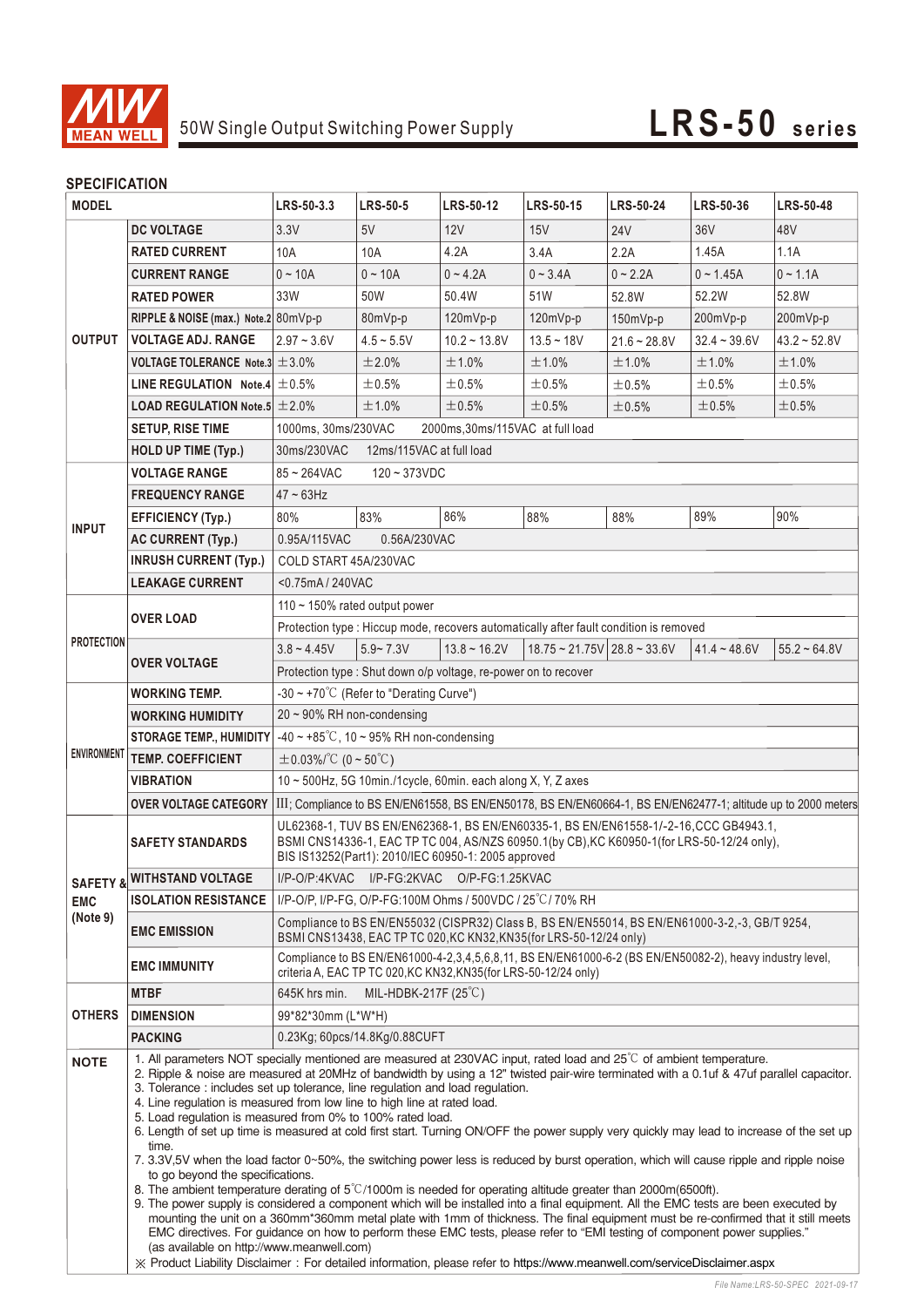

# 50W Single Output Switching Power Supply **LRS-50** series